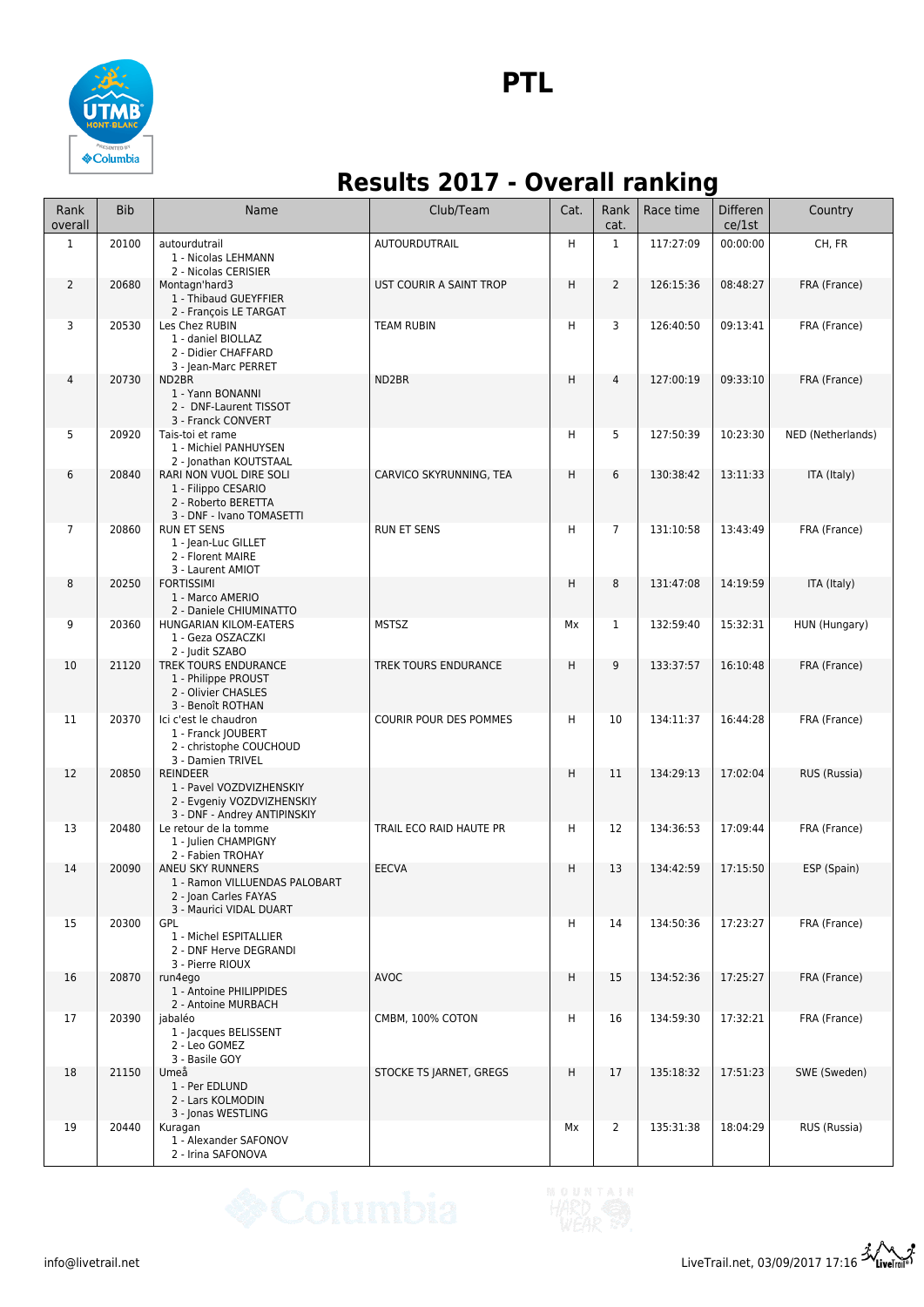

| Rank<br>overall | <b>Bib</b> | Name                                                                                                           | Club/Team                      | Cat. | Rank<br>cat.   | Race time | Differen<br>ce/1st | Country           |
|-----------------|------------|----------------------------------------------------------------------------------------------------------------|--------------------------------|------|----------------|-----------|--------------------|-------------------|
| 20              | 21090      | Too Dumb To Ouit<br>1 - Beat JEGERLEHNER<br>2 - Pieter SCHAAPS<br>3 - DNF - Daniel BENHAMMOU                   |                                | H    | 18             | 135:55:28 | 18:28:19           | CH, BE, US        |
| 21              | 20640      | Los Tanos<br>1 - Claudio DAVICO<br>2 - Paolo SOLARI                                                            |                                | H    | 19             | 136:18:58 | 18:51:49           | CHI (Chile)       |
| 22              | 21100      | <b>TOPTRAIL</b><br>1 - Mario Wilbert RAMOS QUISPE<br>2 - Filippo GARIN<br>3 - Miquel PERA                      | TOPTRAIL, COURMAYEUR TR        | н    | 20             | 136:19:04 | 18:51:55           | PE, IT, ES        |
| 23              | 20170      | COLUMBIA&M1running<br>1 - Narciso HERNANDEZ<br>2 - Miguel Angel CAYUELA GOMEZ<br>3 - DNF - Jose PIÑOL REVUELTA | INDEPENDIENTE                  | H    | 21             | 136:21:42 | 18:54:33           | ESP (Spain)       |
| 24              | 20630      | les4k<br>1 - Philippe TRIBOLO<br>2 - Sylvain OEILLET                                                           |                                | Η    | 22             | 138:31:32 | 21:04:23           | FRA (France)      |
| 24              | 20810      | Plus Très Loin<br>1 - Dima FEINHAUS<br>2 - Laurent THEZE                                                       | , UA SOCIETE GENERALE          | H    | 23             | 138:31:32 | 21:04:23           | US, FR            |
| 26              | 20710      | Muli<br>1 - Cédric MULLER<br>2 - DNF - Stephane HIGUERET<br>3 - Rachel FALLACARA                               | <b>CLIMONT POWERED</b>         | Мx   | 3              | 139:15:06 | 21:47:57           | FRA (France)      |
| 27              | 20290      | <b>GHIPAR</b><br>1 - Arnaud SOULOUMIAC<br>2 - Ghislaine GALLE<br>3 - Paul MAISONNIER                           |                                | Mx   | $\overline{4}$ | 140:49:51 | 23:22:42           | FRA (France)      |
| 28              | 20790      | PER ANGUSTA AD AUGUSTA<br>1 - Marco GALLETTO<br>2 - Chiara COLONNELLO                                          | <b>BIONE TRAILERS, MONTANA</b> | Mx   | 5              | 140:51:39 | 23:24:30           | ITA (Italy)       |
| 29              | 20120      | <b>Beer Runners</b><br>1 - Eligiusz OLSZEWSKI<br>2 - Jaroslaw FELINSKI<br>3 - Jaroslaw HACZYK                  | BBL OPOLE, BIEG OPOLSKI        | H    | 24             | 140:57:18 | 23:30:09           | POL (Poland)      |
| 30              | 20380      | <b>INDONESIA</b><br>1 - Hendra WIJAYA<br>2 - Fandhi ACHMAD<br>3 - Muhammad DZAKI                               |                                | H    | 25             | 141:13:14 | 23:46:05           | INA (Indonesia)   |
| 31              | 21020      | Team Kochwerkstatt<br>1 - Thomas REICHL<br>2 - Stephan WEBER                                                   |                                | H    | 26             | 141:16:34 | 23:49:25           | DE, AT            |
| 32              | 20740      | never come back<br>1 - Thomas HEISSL<br>2 - Christian PREISCH<br>3 - Andreas KERN                              |                                | н    | 27             | 141:16:35 | 23:49:26           | AUT (Austria)     |
| 33              | 20040      | Alentejanos on Tour<br>1 - Manuel Maria CORREIA<br>2 - Luis MADEIRA<br>3 - Rui ROCHA                           | O MUNDO DA CORRIDA, SS         | H    | 28             | 142:03:39 | 24:36:30           | POR (Portugal)    |
| 34              | 20010      | #MRT & BAN<br>1 - Diogo SIMAO<br>2 - Flavio FRANCISCO<br>3 - NDF - Luís RIBEIRO                                | MONSANTO RUNNING TEAM,         | Η    | 29             | 142:03:42 | 24:36:33           | POR (Portugal)    |
| 35              | 20830      | PTL type1running team<br>1 - Jean-Charles VAUTHIER<br>2 - Thierry WEBER<br>3 - Jean-Marc VAUTHIER              | , CAZENOVE                     | H    | 30             | 142:11:24 | 24:44:15           | FRA (France)      |
| 36              | 20960      | <b>Team Colette</b><br>1 - Silviu IANOS<br>2 - Andrei IANOS                                                    |                                | н    | 31             | 143:25:32 | 25:58:23           | FRA (France)      |
| 37              | 21000      | <b>Team Kailas</b><br>1 - Lang HE<br>2 - Yang LIU<br>3 - Xiao XIAO                                             |                                | H    | 32             | 144:19:49 | 26:52:40           | CHN (China)       |
| 38              | 20910      | Swiss-estate<br>1 - Jean-Maurice ABBET<br>2 - Valentin ABBET                                                   |                                | Н    | 33             | 144:41:08 | 27:13:59           | SUI (Switzerland) |
| 39              | 20150      | <b>Big Tea Rice</b><br>1 - Lai Pui HUI<br>2 - King Yan Anthony LEUNG<br>3 - Sai Kit Alger CHENG                | OSPREY WOMEN TEAM, KIN         | Mx   | 6              | 144:46:59 | 27:19:50           | HKG (Hong Kong)   |
|                 |            |                                                                                                                |                                |      |                |           |                    |                   |

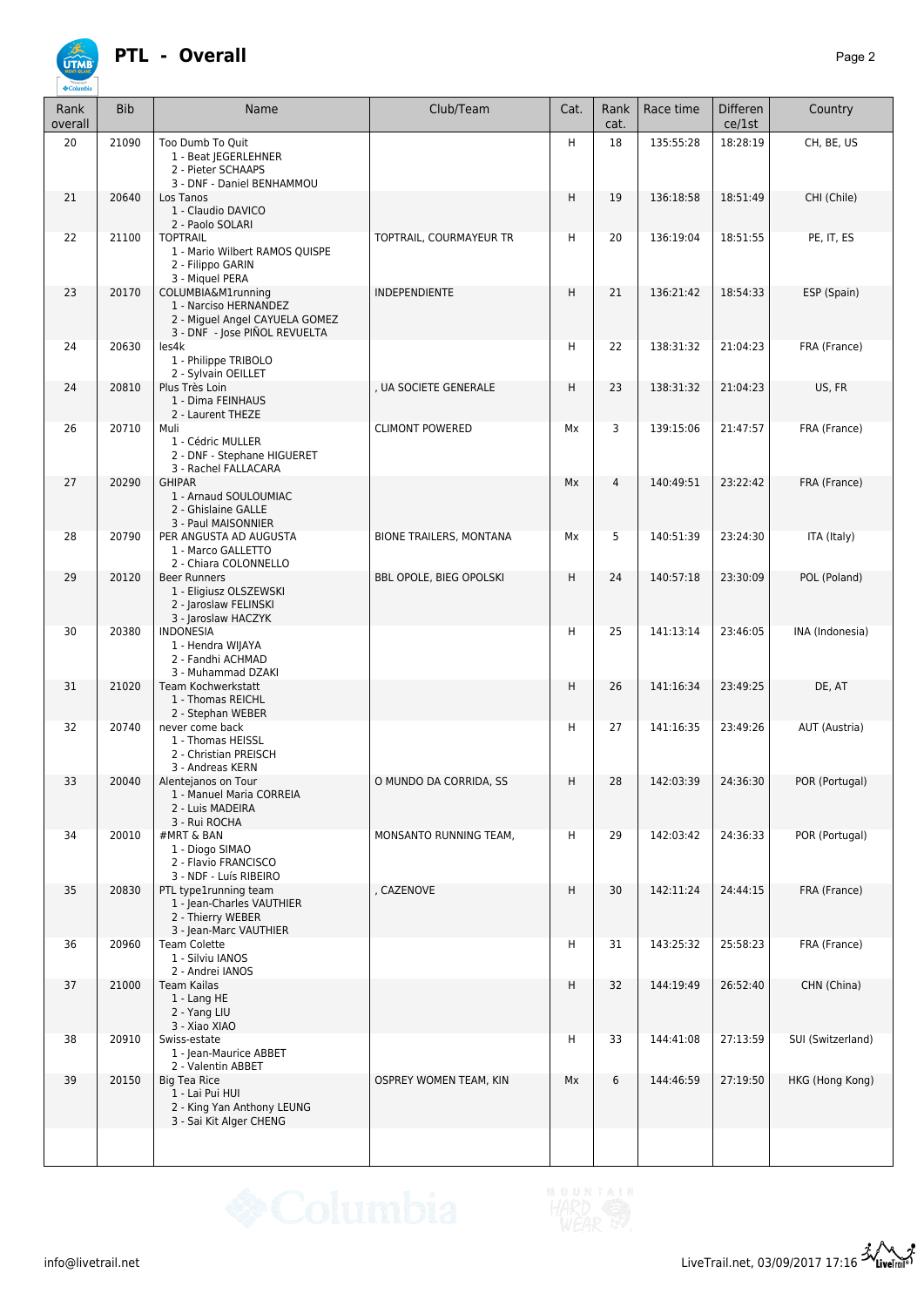

## **PTL - Overall** *Page 3*

| Rank<br>overall | <b>Bib</b> | Name                                                                                                                            | Club/Team               | Cat. | Rank<br>cat.   | Race time          | <b>Differen</b><br>ce/1st | Country           |
|-----------------|------------|---------------------------------------------------------------------------------------------------------------------------------|-------------------------|------|----------------|--------------------|---------------------------|-------------------|
| 40              | 20420      | KMUT<br>1 - Jeongho KIM                                                                                                         | KMUT                    | H    | 34             | 144:50:09          | 27:23:00                  | KOR (South Korea) |
| 41              | 20900      | 2 - Jeonghun KIM<br><b>SMS Asso Gregory Lemarchal</b><br>1 - Stephane BARBI<br>2 - Stephane GASNIER<br>3 - DNF - Maxime GROSCOL | RUNANDTRAILMARINE, TCO  | H    | 35             | 145:06:22          | 27:39:13                  | FRA (France)      |
| 42              | 20070      | ANAK BAWANG ID<br>1 - Abdul Aziz DERMAWAN<br>2 - Eni ROSITA<br>3 - Alan MAULANA                                                 |                         | Mx   | $\overline{7}$ | 145:08:28          | 27:41:19                  | INA (Indonesia)   |
| 43              | 20060      | Amaya Performance<br>1 - Guillaume CLAVIEN<br>2 - Valérie COTTENS                                                               | AMAYA PERFORMANCE, TEAM | Mx   | 8              | 145:22:58          | 27:55:49                  | SUI (Switzerland) |
| 44              | 20890      | <b>SERVIMO</b><br>1 - Eric LOCATELLI<br>2 - Thierry CRUSSY<br>3 - DNF - Maxime GIOE                                             | PRALO TRAIL, DMA, LYON  | Н    | 36             | 145:33:51          | 28:06:42                  | FRA (France)      |
| 45              | 21160      | Vulcain<br>1 - Laurent TARAZONA<br>2 - Frederic ASTOLFI<br>3 - DNF - Clément BAUDY                                              |                         | H    | 37             | 145:33:59          | 28:06:50                  | FRA (France)      |
| 46              | 20130      | <b>Belledonne No Stress</b><br>1 - christophe ARLOT<br>2 - Franck DORNE                                                         | <b>DSA</b>              | H    | 38             | 145:36:27          | 28:09:18                  | FRA (France)      |
| 47              | 20050      | <b>ALPINE CACTUS</b><br>1 - Laurent COPPOLA<br>2 - Lucie MASSARD<br>3 - Hervé BAYLE                                             | AIN EST ATHLETISME      | Mx   | 9              | 146:01:45          | 28:34:36                  | FRA (France)      |
| 48              | 20340      | Hokkaido Yeti<br>1 - Hiroki AMAMIYA<br>2 - Takatoshi IZUMITA<br>3 - Kotaro OIKAWA                                               | <b>TRAIL EZO</b>        | H    | 39             | 146:07:38          | 28:40:29                  | JPN (Japan)       |
| 49              | 20500      | les BAG d'Azur<br>1 - Guy BOUTHEMY<br>2 - Andre AMBROGGI<br>3 - Bruno LAGARDE                                                   | STADE LAURENTIN ATHLETI | H    | 40             | 146:24:31          | 28:57:22                  | FRA (France)      |
| 50              | 20610      | LES MICHELS COME BACK<br>1 - Michel Robert LACROIX<br>2 - DNS - Michel BOVY<br>3 - Michel Yves LACROIX                          |                         | H    | 41             | 146:27:37          | 29:00:28                  | FRA (France)      |
| 51              | 20180      | COURIR DERRIERE LES MICHELS<br>1 - Jean Noel CRETIN<br>2 - Yannick ARBEL                                                        |                         | H    | 42             | 146:27:42          | 29:00:33                  | FRA (France)      |
| 52              | 20650      | Magnagatie due!<br>1 - Carlo SACCARDO<br>2 - Mose' BARAUSSE<br>3 - DNS - Gustavo SANGIORGIO                                     | <b>CAI VICENZA</b>      | H    | 43             | 146:50:01          | 29:22:52                  | ITA (Italy)       |
| 53              | 20820      | <b>PTL COLOMBIA</b><br>1 - Hugo Fernando GOMEZ VESGA<br>2 - Jose Santiago PINTO GOMEZ                                           | PTL COLOMBIA, PACIFICK  | H.   | 44             | 147:00:41 29:33:32 |                           | COL (Colombia)    |
| 54              | 20950      | Team Chirimen-Jako<br>1 - Hirotaka NAGAI<br>2 - Masayo KOMATSU<br>3 - Michiko MIYAZAKI                                          | TTN NOGAKE              | Мx   | 10             | 147:06:02          | 29:38:53                  | JPN (Japan)       |
| 55              | 20600      | <b>LES LYBIANS</b><br>1 - Jerome HAGUENIN<br>2 - Xavier CHAU<br>3 - DNF - Jean Paul AUJARD                                      | <b>LIVRY GARGAN</b>     | H    | 45             | 147:45:52          | 30:18:43                  | FRA (France)      |
| 56              | 20490      | Les 2 F<br>1 - Fabien CHRISTOPHE<br>2 - Franck PARMENTIER                                                                       |                         | H    | 46             | 147:45:55          | 30:18:46                  | FRA (France)      |
| 57              | 20750      | Onara Boys Band<br>1 - Jean-Pierre LUETHI<br>2 - Shinya YAMADA<br>3 - DNF - Olivier JEANNET                                     |                         | H    | 47             | 147:50:49          | 30:23:40                  | $CH,$ $IP$        |
| 58              | 20570      | LES LEONBERGS 1<br>1 - Albert MATHIEU<br>2 - Herve CANTALOUBE                                                                   | <b>CAP DINSHEIM</b>     | н    | 48             | 148:00:04          | 30:32:55                  | FRA (France)      |
| 59              | 21130      | <b>TREVINCA TEAM</b><br>1 - Javier PEREIRO<br>2 - Ignacio RODRIGUEZ PEQUENO                                                     | PENA TREVINCA           | H    | 49             | 148:10:04          | 30:42:55                  | ESP (Spain)       |
|                 |            |                                                                                                                                 |                         |      |                |                    |                           |                   |